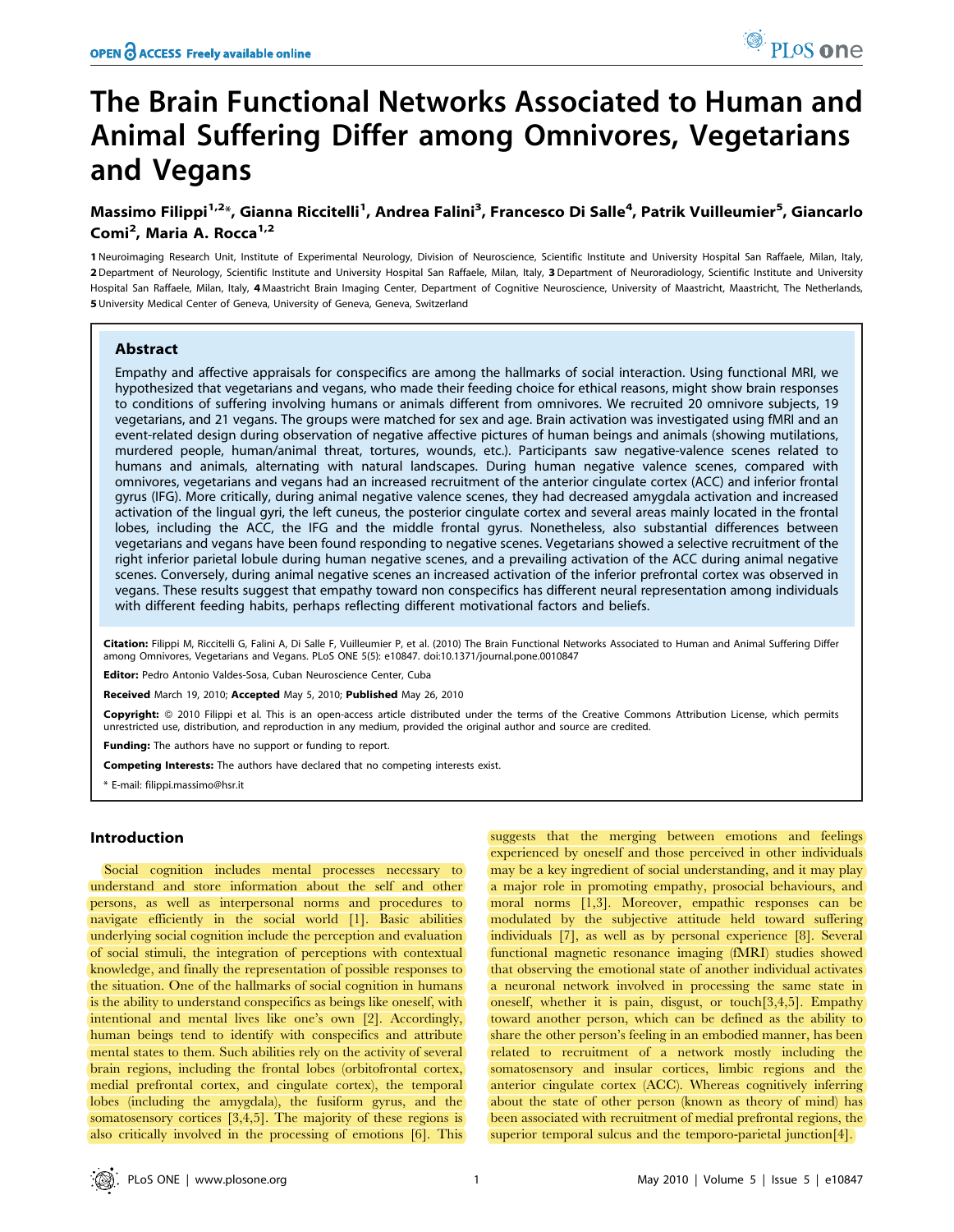A few investigations have also assessed whether affective links between people modulate their brain empathic responses to others, such as when these are loved ones or strangers[9], or when they are believed to be fair or unfair persons [7,9]. The majority of previous studies attempting to characterize empathy-related responses did not separate empathy towards humans from that towards animals. Furthermore, in some studies, scenes showing animals were treated as a neutral condition. However, a recent study [10] that compared stimuli depicting human and non human animal targets demonstrated higher subjective empathy as the stimuli became closer in phylogenetic relatedness to humans (mammalian vs. bird stimuli), thus indicating that empathic response towards humans may generalize to other species.

In this study, we postulated that the neural representation of conditions of abuse and suffering might be different among subjects who made different feeding choice due to ethical reasons, and thus result in the engagement of different components of the brain networks associated with empathy and social cognition. In details, we tested the hypothesis that the neural processes underlying empathy in vegetarians and vegans may not only operate for representations about humans but also animals, and thus vary between them and omnivore subjects. Vegetarians and vegans, who decided to avoid the use of animal products for ethical reasons, have a moral philosophy of life based on a set of basic values and attitudes toward life, nature, and society, that extends well beyond food choice. The earliest records of vegetarianism as a concept and practice among a significant number of people was closely connected with the idea of nonviolence towards animals and was promoted by religious groups and philosophers. The term veganism, which was coined from vegetarianism, acknowledges the intrinsic legitimacy of all sentient life and rejects any hierarchy of acceptable suffering among creatures. Veganism is a lifestyle that seeks to exclude the use of animals for food, clothing, or any other purpose [11]. The central ethical question related to veganism is whether it is right for humans to use and kill animals. Due to these differences of believes and behaviours, we also hypothesized that, in addition to a common shared pattern of cortical processing of human and animal suffering, vegetarians and vegans might also have functional architecture differences reflecting their different motivational factors and believes.

## Results

#### Empathy assessment

The Empathy quotient (EQ) score was significantly different between groups ( $p = 0.002$ ). At post-hoc analysis, the EQ score was significantly higher in vegetarians in comparison with omnivore subjects (mean EQ score =  $49.5$ , SD =  $8.9$  in vegetarians vs. 38.8,  $SD = 8.1$  in omnivore;  $p = 0.001$ ), and in vegans (mean EQ  $score = 44.6$ ,  $SD = 9.8$ ) in comparison with omnivore subjects  $(p = 0.04)$  (Figure 1). The difference between vegans and vegetarians was not statistically significant.

## Within-group fMRI results

The observation of both human and animal negative valence scenes resulted in the recruitment of several brain areas involved in emotion and empathy in the three groups of subjects, including the anterior insula, basal ganglia, thalami, and several other cortical areas located in the occipital lobes, prefrontal and parietal cortices. Figure 2 shows the brain patterns of activations in the three groups of subjects during the different experimental conditions. Table 1 summarizes the main results of within-group comparisons of the two experimental conditions.



Figure 1. Graph showing error bars of means and standard deviations of empathy quotient (EQ) score in the three groups of subjects. See text for further details. doi:10.1371/journal.pone.0010847.g001

#### Between-group fMRI results

The patterns of activations during the neutral condition did not differ between groups.

# Common regions of activations between vegetarians and vegans

During human negative valence picture view, omnivore subjects had a more significant activation  $(p<0.05, FWE)$  of the bilateral middle temporal gyrus (MTG) (MNI space coordinates: 38,  $-58$ , 8, t value = 5.65; and  $-36$ ,  $-76$ , 8, t value = 5.56) when compared to vegetarians and vegans. Compared to omnivore subjects, the entire sample of vegetarians and vegans had more significant activations ( $p<0.05$ , FWE) of the ACC (MNI space coordinates: 10, 22, 40; 10, 36, 28, and  $-4$ , 30, 36; t values  $= 5.65, 5.43,$  and  $5.30$ , and the left inferior frontal gyrus (IFG) (MNI space coordinates:  $-48$ , 20, 0, t value = 5.56) (Figure 3).

During animal negative valence picture view, omnivore subjects had more significant activations  $(p<0.05, FWE)$  of the bilateral MTG (MNI space coordinates:  $-46$ ,  $-62$ , 0, t value = 6.03; and  $34, -74, 4, t$  value = 5.94), when compared to vegetarians and vegans. Compared to omnivore subjects, the entire sample of vegetarians and vegans had more significant activations  $(p<0.05$ , FWE) of the bilateral IFG (MNI space coordinates:  $-50$ , 14,  $-2$ , t value =  $6.84$ ; and  $52$ ,  $14$ ,  $-4$ , t value =  $6.34$ ), bilateral lingual gyrus (MNI space coordinates: 8,  $-80$ ,  $-14$ , t value = 6.83; and  $-10$ ,  $-78$ ,  $-14$ , t value = 6.58), ACC (MNI space coordinates: 0, 24,  $28; -2, 52, 8;$  t values = 5.76 and 5.51), posterior cingulate cortex (PCC) (MNI space coordinates:  $0, -42, 26, t$  value = 5.87), left cuneus (MNI space coordinates:  $-2$ ,  $-78$ , 24, t value = 5.83), and left middle frontal gyrus (MFG) (MNI space:  $-44$ , 46, 8, t value = 5.50) (Figure 3). This analysis also showed that, compared to omnivores, vegetarians and vegans had a lower activation of the right amygdala (MNI space coordinates:  $30, 2, -20, t$ value = 5.38). To better define amygdala behavior in the three groups of subjects, we analyzed its activations and deactivations during the two experimental conditions in each group (Tables 1 and 2). This analysis revealed no significant activation neither deactivation (even when lowering the threshold for the statistical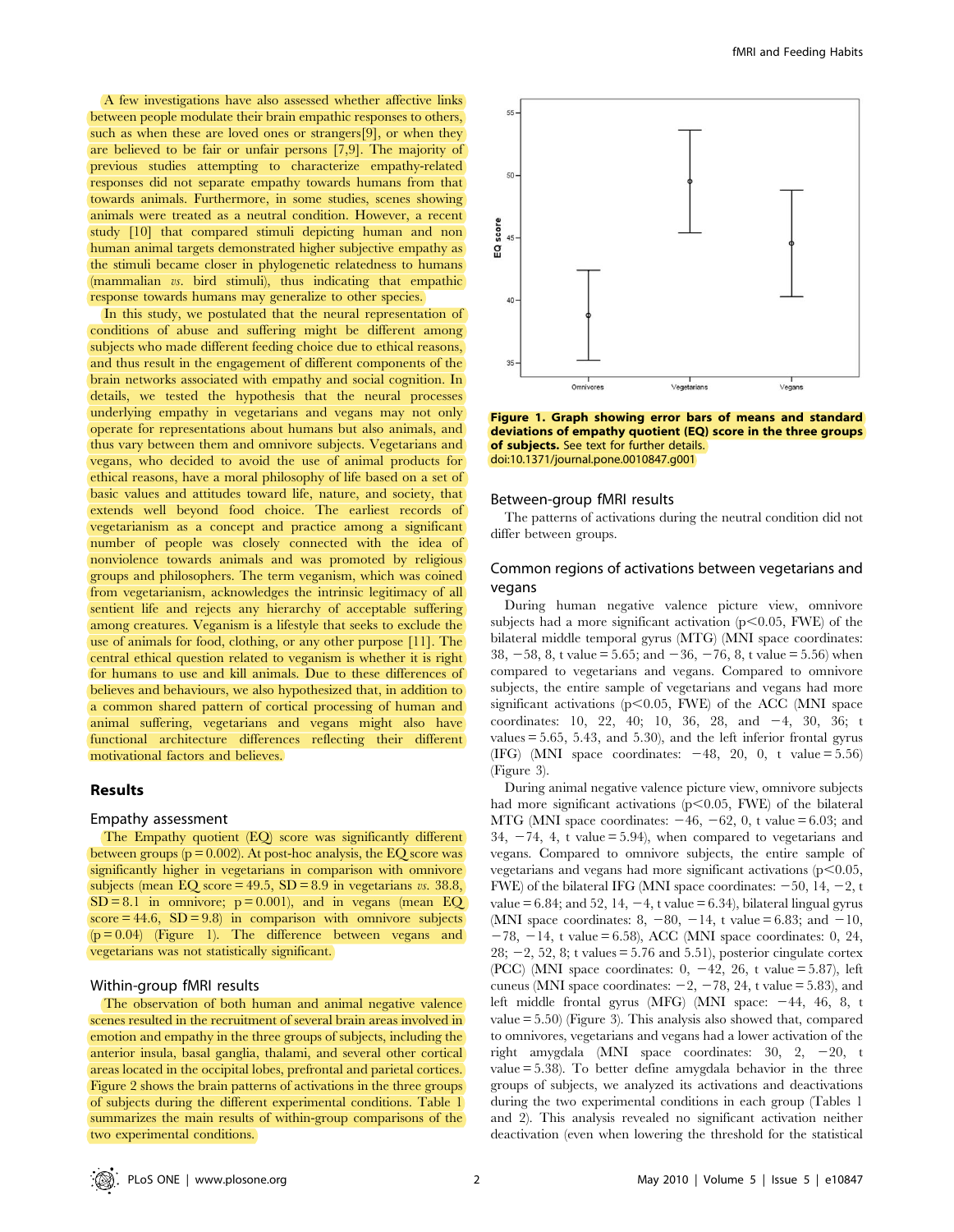

Figure 2. Within-group analysis of activations. Cortical activations on a rendered brain from omnivore (A-H), vegetarian (I-R) and vegan (S-W) subjects during observation of pictures showing negative valence scenes of humans (A–D, I–N, S–V) or animals (E–H, O–R, Z–W) (within-group analysis, one-sample t tests,  $t = 3$  for display purpose). Images are in neurological convention. doi:10.1371/journal.pone.0010847.g002

significance at a  $p<0.001$ , uncorrected) during animal picture view in this region in vegetarians and vegans.

# Different regions of activations between vegetarians and vegans

We also directly compared the neural responses in empathy and emotion-related networks between omnivores, vegetarians, and vegans, using a masking procedure (See Methods), to identify regions of specific activations of each group contrasted to the others.

a) Vegetarians vs. omnivores and vegans. Observation of human negative valence scenes resulted in a selective recruitment of the right IPL (BA40) (MNI space coordinates:  $52, -50, 40, t$ value = 4.44) in vegetarians (Figure 3). For animal pictures, activations specific to vegetarians were found in the ACC (MNI space coordinates:  $-2$ , 52, 10, t value = 5.02) and the right lingual gyrus (MNI space coordinates:  $8, -84, -10, t$  value = 5.00)  $(p<0.05, FWE)$ .

b) Vegans vs. omnivores and vegetarians. During human negative valence picture view, no cortical activation ''specific'' to vegans was found. During animal negative valence picture view, vegans activated the IFG bilaterally (MNI space coordinates: 54, 16,  $-6$ , and  $-46$ , 18,  $-2$ , t values = 4.88 and 4.67), and the left MFG (BA10) (MNI space coordinates:  $-46$ , 48, 4, t value = 4.29) (Figure 3) ( $p<0.05$ , FWE).

#### Analysis of interaction

To further explore the specificity of stimulus processing within the three groups of subjects, we performed an analysis of interaction between picture types (animal/human) and groups (omnivore/ vegetarian/vegan). Results showed an interaction in the right amygdala (MNI space coordinates:  $24, -10, -22$ ) (greater increases to animal negative valence view in omnivores and to human negative valence view in vegans) (Figure 3), the left amygdala  $(-22, -8, -28)$ (greater increases to human negative valence view in vegans) (Figure 4), the ACC (MNI space coordinates:  $-2$ , 52, 10) (preferential increases to human negative valence view in omnivores, and to animal negative valence view in vegetarians) (Figure 4); and the right IFG (MNI space coordinates: 52, 20,  $-8$ ) (selective responses to animal negative valence view in vegans) (Figure 4).

Table 2 summarizes the behavior, in terms of activations/ deactivations, at the within-group one sample t test analysis of the three main areas which showed a significant interaction between groups and conditions (i.e., amygdala, IFG, and ACC).

# Analysis of correlations

During human negative valence picture view, no correlation was found between EQ score and fMRI activity in the three groups of subjects of the study.

During animal negative picture view, significant correlations  $(p<0.001)$  were found between EQ score and: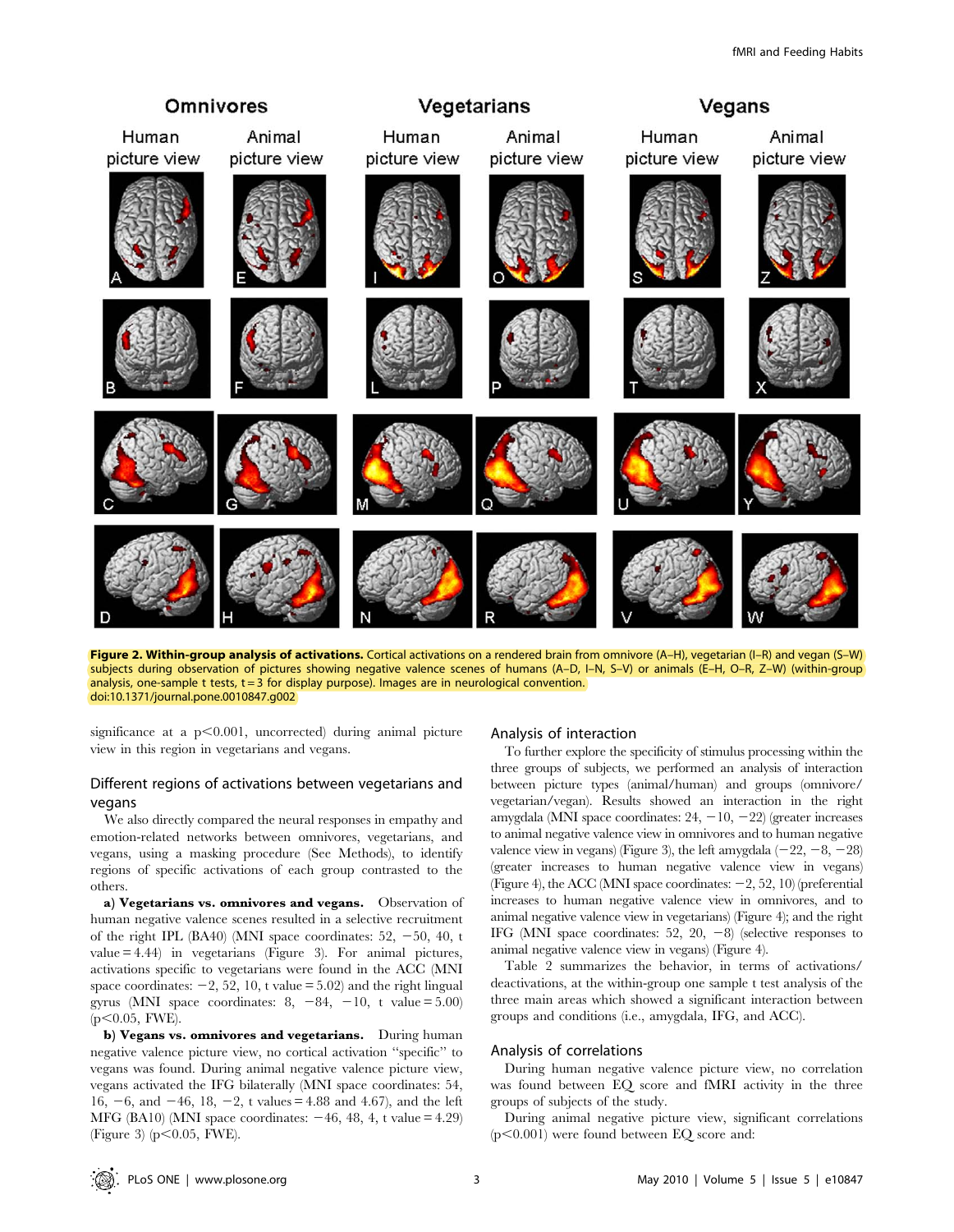Table 1. Within-group comparisons of human vs. animal negative valence picture view and vice versa in omnivore subjects, vegetarians and vegans (paired t test in each group,  $p<0.05$  FWE-corrected).

| <b>Activation sites</b> | BA                       | Human vs. animal pictures           |    |                                       |                                          | Animal vs. human pictures                |                                          |                                          |  |
|-------------------------|--------------------------|-------------------------------------|----|---------------------------------------|------------------------------------------|------------------------------------------|------------------------------------------|------------------------------------------|--|
|                         |                          | <b>Omnivore</b>                     |    | <b>Vegetarians</b>                    | Vegans                                   | Omnivore                                 | <b>Vegetarians</b>                       | <b>Vegans</b>                            |  |
|                         |                          | <b>MNI</b><br>coordinates<br>Υ<br>x | z  | <b>MNI</b><br>coordinates<br>X Y<br>z | <b>MNI</b><br>coordinates<br>Y<br>x<br>z | <b>MNI</b><br>coordinates<br>Υ<br>z<br>x | <b>MNI</b><br>coordinates<br>Υ<br>x<br>z | <b>MNI</b><br>coordinates<br>Υ<br>x<br>z |  |
| R amygdala              | $\overline{\phantom{a}}$ | ۰.                                  |    | $30, -16, -22$                        | $-8, -18$<br>26,                         | $22, -4,$<br>$-26$                       | $\overline{\phantom{a}}$                 | $\overline{\phantom{a}}$                 |  |
| R MTG                   | 37                       | $-64, 2$<br>46,                     |    | 60, $-32$ , 2                         | $-64, 10$<br>44,<br>56, 8, $-28$         | $\overline{\phantom{a}}$                 |                                          | ٠                                        |  |
| L MTG                   | 37                       | $-48, -74, -6$                      |    |                                       | $-62, -50, 2$<br>$-52, -2, -22$          |                                          |                                          |                                          |  |
| R lingual gyrus         | 19                       | $14, -54, -2$                       |    | $\overline{\phantom{a}}$              | $\overline{\phantom{a}}$                 | $\overline{\phantom{a}}$                 | ÷,                                       | ä,                                       |  |
| L lingual gyrus         | 19                       | $-10, -66, -2$                      |    | $\overline{\phantom{a}}$              |                                          |                                          |                                          |                                          |  |
| R cuneus                | 18                       | $-80,$<br>16,                       | 28 | $14, -86, 28$                         | $\overline{\phantom{a}}$                 | $\overline{\phantom{a}}$                 | $\overline{\phantom{a}}$                 | ٠                                        |  |
| R precuneus             | $\overline{7}$           | $-54, 43$<br>8,                     |    | $\overline{\phantom{a}}$              | $\overline{\phantom{a}}$                 |                                          |                                          |                                          |  |
| R insula                | $\overline{\phantom{a}}$ | ä,                                  |    | 8<br>38, 24,                          | $\overline{\phantom{a}}$                 | $\overline{\phantom{a}}$                 | $\overline{\phantom{a}}$                 | ٠                                        |  |
| R thalamus              | $\overline{\phantom{a}}$ |                                     |    | $\overline{\phantom{a}}$              | $-26, 0$<br>20,                          | $\overline{\phantom{a}}$                 |                                          |                                          |  |
| R putamen               | ٠                        |                                     |    | $\overline{\phantom{a}}$              | $-6, -4$<br>30,                          | $\overline{\phantom{a}}$                 | ٠                                        | ٠                                        |  |
| L putamen               | $\overline{\phantom{a}}$ |                                     |    | $\overline{\phantom{a}}$              | $-28, 6,$<br>$-10$                       | $\overline{\phantom{a}}$                 |                                          | $\overline{\phantom{a}}$                 |  |
| R IOG                   | ٠                        |                                     |    | ٠                                     | $\overline{\phantom{a}}$                 | $-86,$<br>20,<br>$-12$                   | $\overline{\phantom{a}}$                 |                                          |  |
| L IOG                   |                          |                                     |    |                                       |                                          | $-30, -82,$<br>$-10$                     |                                          | $-50, -66, -14$                          |  |
| L IPL                   | 40                       | L,                                  |    | $\overline{\phantom{a}}$              | ÷,                                       | $-48, -56,$<br>46                        | $\overline{\phantom{a}}$                 | ٠                                        |  |
| R MFG                   | $\overline{\phantom{a}}$ |                                     |    | $\overline{\phantom{a}}$              |                                          | 38, 4,<br>50                             | $\overline{\phantom{a}}$                 | $\overline{\phantom{a}}$                 |  |
| L MFG                   | $\sim$                   | ٠                                   |    | ٠                                     | $\overline{\phantom{a}}$                 | $-40, 14,$<br>36                         | $\overline{\phantom{a}}$                 | $\overline{\phantom{a}}$                 |  |
| R IFG                   | $\overline{\phantom{a}}$ | $\overline{\phantom{0}}$            |    | $\overline{\phantom{a}}$              | $\overline{\phantom{a}}$                 | 44, 44,<br>$-8$                          | $\centerdot$                             | 46,<br>22,<br>$-8$                       |  |
| ACC                     | 32                       | $\overline{\phantom{a}}$            |    | $\overline{\phantom{a}}$              | $\overline{\phantom{a}}$                 | $\overline{\phantom{a}}$                 | 0,<br>50,<br>10                          | $\overline{\phantom{a}}$                 |  |
| PCC                     | 23                       | ÷,                                  |    |                                       | $\overline{\phantom{a}}$                 | $\qquad \qquad \blacksquare$             | $-50, 20$<br>2,                          | 0,<br>$-40,$<br>- 26                     |  |

MNI = Montreal Neurological Institute, R = right, L = left, BA = Brodmann area, MTG = middle temporal gyrus, IOG = inferior occipital gyrus, IPL = inferior parietal lobule, MFG = middle frontal gyrus, IFG = inferior frontal gyrus, ACC = anterior cingulate cortex, PCC = posterior cingulate cortex. doi:10.1371/journal.pone.0010847.t001

- activation of the left MTG ( $r = 0.87$ ), ACC ( $r = -0.76$ ) and the bilateral IFG (right IFG:  $r = -0.71$ , left IFG:  $r = -0.89$ ) in omnivores;
- activation of the left IFG  $(r = 0.92)$ , the left MFG  $(r = 0.68)$ , and the right MTG  $(r = -0.75)$  in vegetarians;
- N activation of the bilateral lingual gyrus (right lingual gyrus:  $r = 0.69$ , left lingual gyrus:  $r = 0.75$ ) and the left IFG ( $r = 0.78$ ) in vegans.

#### **Discussion**

The first main finding of this study was the demonstration of a common functional architecture of emotional processing in vegetarians and vegans. In particular, while omnivores are characterized by a greater activation of the bilateral posterior MTG during both human and animal negative valence scenes, vegetarians and vegans have constantly an higher engagement of empathy related areas while observing negative scenes, independently of the species of the individuals involved, which is characterized by an increased recruitment of the ACC and the IFG. Increased activation in the ACC and left IFG in vegetarians and vegans during human and animal suffering view is likely to reflect a stronger empathic response in the first two groups.

Remarkably, vegetarians and vegans have an higher engagement of empathy related areas while observing negative scenes regarding animals rather than humans, with the additional recruitment of the mPFC, PCC, and some visual areas. ACC has been associated with alert states, self awareness and pain processing [12], whereas mPFC and PCC activations are frequently observed in conditions involving representation of the self and self values [13]. The PCC is also thought to be involved in memory and visuospatial processing [14], particularly in relation to emotions and social behavior [13]. PCC is consistently activated when subjects have to judge the valence of emotionally salient words or episodic memories, with the strongest responses seen when unpleasant stimuli are presented [14].

The notion that empathic response might differ among vegetarians, vegans and omnivores, and that such a response might vary during viewing of human and animal sufferance is at least partially supported by the results of EQ assessment in the three groups of subjects and by the analysis of correlation between EQ scores and fMRI findings, which showed a direct relationship between the EQ score and left IFG recruitment during animal suffering view in vegetarians and vegans, whereas in omnivores such a relationship was inverse.

The pattern of increased recruitment of empathy-related areas in vegetarians and vegans during animal suffering view was also associated with a reduced activation of the right amygdala in comparison to omnivores. The amygdala responds to various kinds of aversive stimuli, most strongly fearful and threatening scenes [15] and, to a lesser extent, to those associated with disgust [16].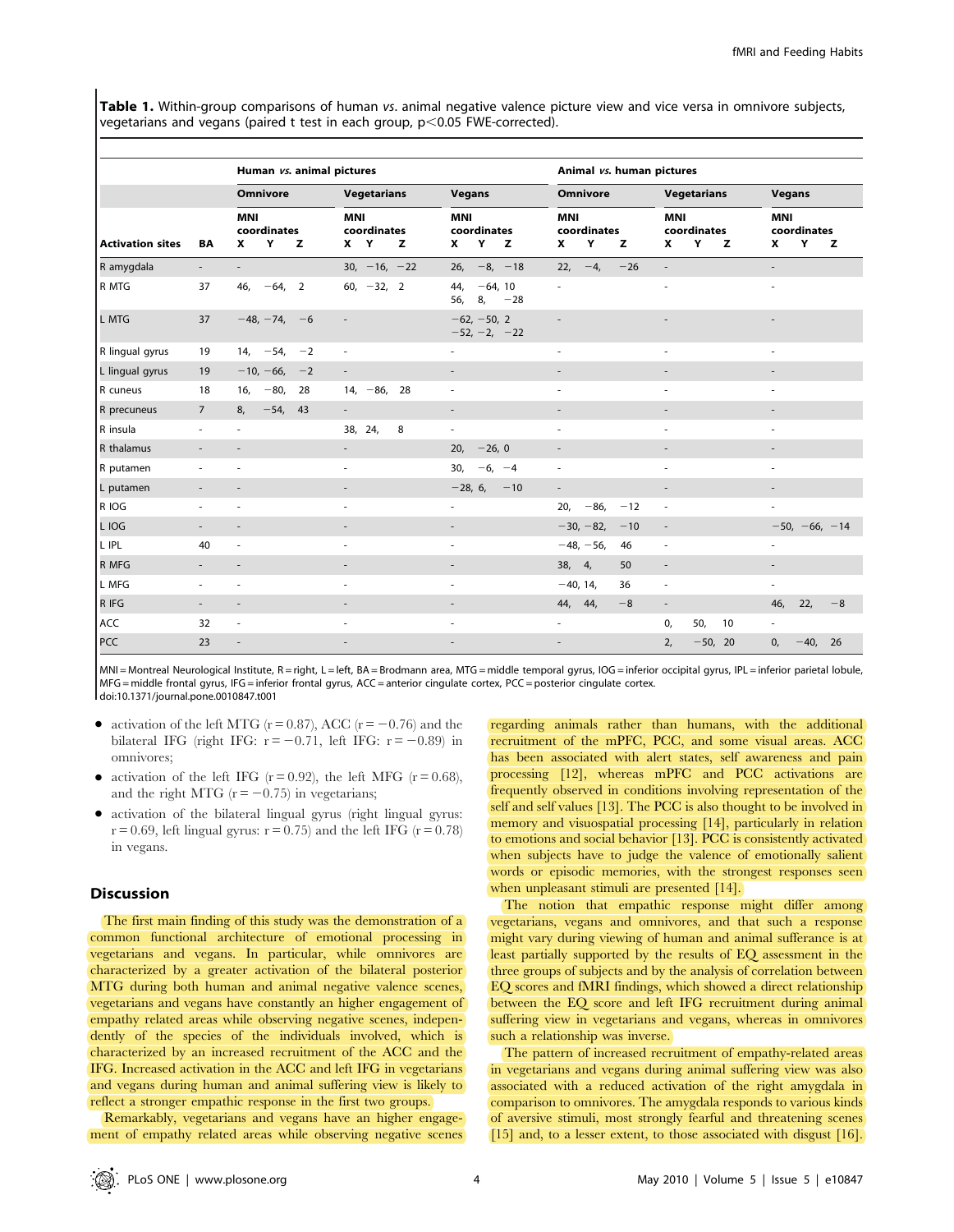

Human picture view

Figure 3. Results of the between-group comparisons of emotional (human and animal) negative valence picture views. Results are superimposed on a high resolution T1-weighted image in the standard MNI space, at a threshold of  $p$  < 0.05 corrected for multiple comparisons. Areas activated during human picture view in vegetarians and vegans vs. omnivores are shown in yellow. Activations specific for vegetarians are shown in blue. Activations specific for vegans are shown in red. A: human picture view; B: animal picture view. Images are in neurological convention. doi:10.1371/journal.pone.0010847.g003

Vegetarians and vegans > omnivores

Vegetarians > omnivores and vegans

Vegans > omnivores and vegetarians

Remarkably, the within-group analysis during animal picture view, showed the absence of signal changes (in terms of activations and deactivations) within the amygdala in vegetarians and vegans, suggesting a down-regulation of amygdala response from areas located in the frontal lobes, in an attempt to regulate emotion through cortical processes in these subjects.

Table 2. Cluster maxima coordinates of activations/deactivations, at the within-group one sample t test analysis of the areas which showed a significant interaction between groups and conditions ( $p$ <0.001, uncorrected).

|                         | Human vs. neutral pictures               |                                          |                                       | Animal vs. neutral pictures  |                                     |                                   |  |
|-------------------------|------------------------------------------|------------------------------------------|---------------------------------------|------------------------------|-------------------------------------|-----------------------------------|--|
| <b>Activation sites</b> | <b>Omnivores</b>                         | Vegetarians                              | <b>Vegans</b>                         | <b>Omnivores</b>             | <b>Vegetarians</b>                  | <b>Vegans</b>                     |  |
|                         | <b>MNI</b><br>coordinates<br>x<br>z<br>Y | <b>MNI</b><br>coordinates<br>x<br>z<br>Y | <b>MNI</b><br>coordinates<br>x<br>Y Z | MNI<br>coordinates<br>x<br>z | <b>MNI</b><br>coordinates<br>x<br>z | MNI<br>coordinates<br>x<br>Y<br>z |  |
| R amygdala              | $32, 2, -24$                             | $28, -14, -16$                           | $30, -8, 22$                          | 26, 0,<br>$-24$              | $\overline{\phantom{a}}$            | $\overline{\phantom{a}}$          |  |
| L amygdala              | $-22, -4, -16$                           | $-24. -12. -18$                          | $-24, -6, -24$                        | $-22, -4, -20$               | $\overline{\phantom{a}}$            | $-22, -2, -24$                    |  |
| ACC                     | 36, 22<br>12,                            | $-4, 34, 26$                             | $-16, 46, -8$                         | 6,<br>36, 20                 | 14, 46, $-12$                       | $-12, 24, 28$                     |  |
| R IFG                   | 50,<br>30, 14                            | 50,<br>28,<br>-8                         | 50,<br>30, 2                          | 50,<br>32,<br>-14            | -20<br>44,<br>16,                   | $28, -2$<br>48,                   |  |

 $MNI = Montreal Neurological Institute, R = right, L = left, IFG = inferior frontal gyrus, ACC = anterior cingulate cortex.$ Note that none of the regions shown in the table was significantly deactivated (one-sample t test).

doi:10.1371/journal.pone.0010847.t002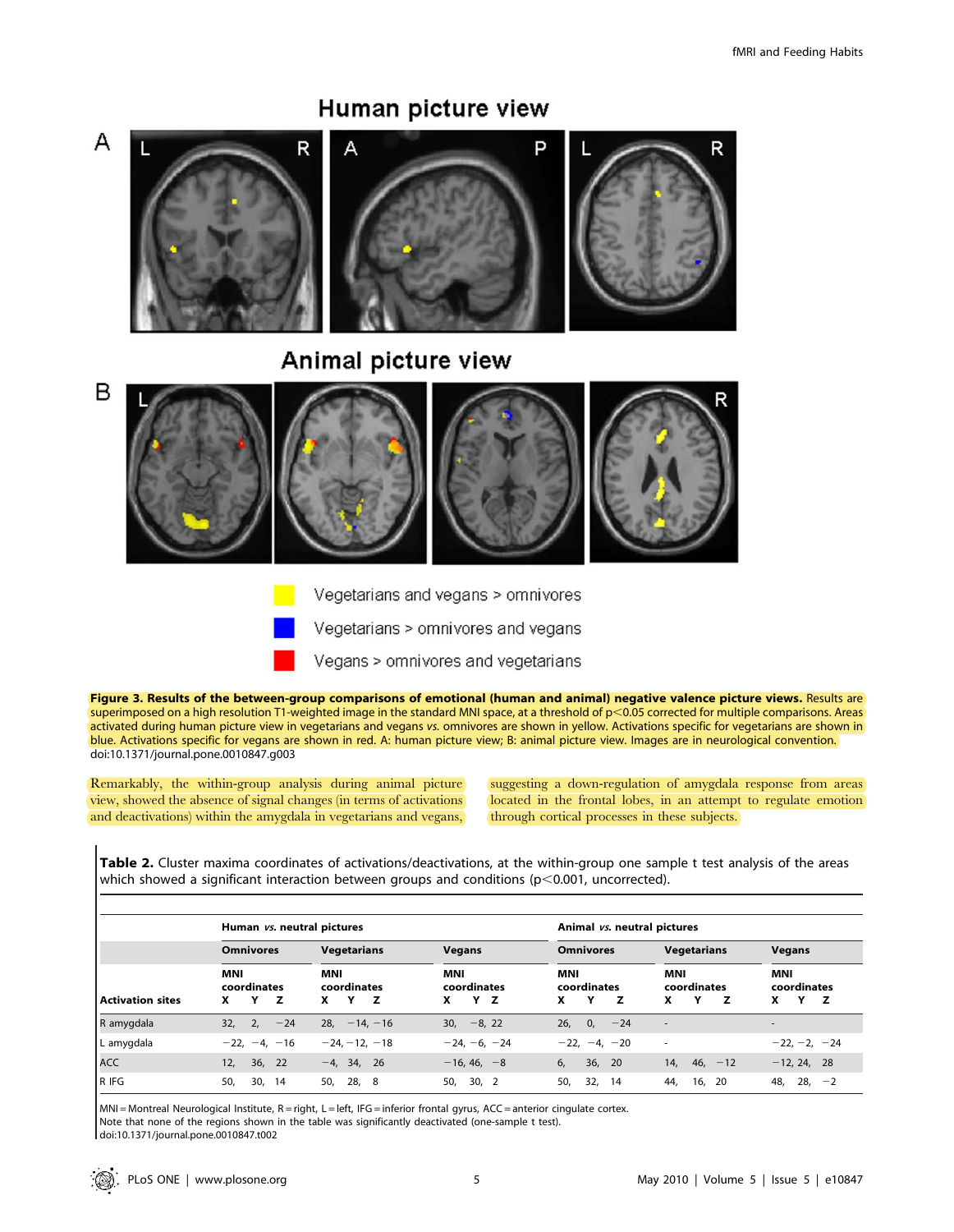

Figure 4. Interactions between stimuli (animal/human) and groups (omnivore/vegetarian/vegan). An interaction was found in the right amygdala (A), indicating greater increase to animal negative valence picture view in omnivores and to human negative valence picture view in vegans. An interaction between ''human pictures'' and ''vegan group'' was also found in the left amygdala (A). An interaction was found in ACC (B) between the ''omnivore group'' and ''human pictures'', as well as between ''vegetarian group'' and ''animal pictures''; and in the right IFG between ''animal pictures'' and ''vegan group'' (C). Foci of activations are shown on a high-resolution T1-weighted image in the standard MNI space. Plots indicate activation changes detected in the three groups during the two experimental conditions in each of these regions. Images are in neurological convention.

doi:10.1371/journal.pone.0010847.g004

The second main finding of this study is the demonstration of strong functional architecture differences between the vegetarians and vegans during observation of negative scenes. During human suffering viewing, activations specific to vegetarians were located along the IPL. The IPL is involved in bodily representations that distinguish the self from the other [3], and was found to be more activated when pictures of mutilations were presented than when contamination or neutral pictures were shown[17], which suggests a stronger effect on the somatosensory system in observers exposed to the former than the latter conditions.

More critically, for animal pictures, activations specific to vegetarians were found in the ACC and the lingual gyrus, whereas activations specific to vegans were found in the bilateral IFG and the left MFG. Our data, therefore, point to differential ACC responses to animal suffering for vegetarians, a region highly interconnected with limbic and prefrontal structures that is thought to play a key role in normal and dysfunctional emotional self-control as well as social behaviour [18]. ACC activation has been related to awareness of emotional material, attention to emotional stimuli [19], and rating of affect intensity. In a metaanalysis study, Phan et al. [20] found that emotional tasks with explicit cognitive components (e.g., recognition or evaluation of emotional stimuli and biographic material) engaged specifically the ACC as compared to passive emotional conditions. The ACC has also been associated with alertness and attention, notably in terms of response control and during painful stimulation [21]. The recruitment of this region in vegetarians might therefore correspond to their distinctive behavioral response to pictures of animal suffering, e.g., enhanced attention and empathic pain [21], or increased self control and monitoring [22]. On the other hand,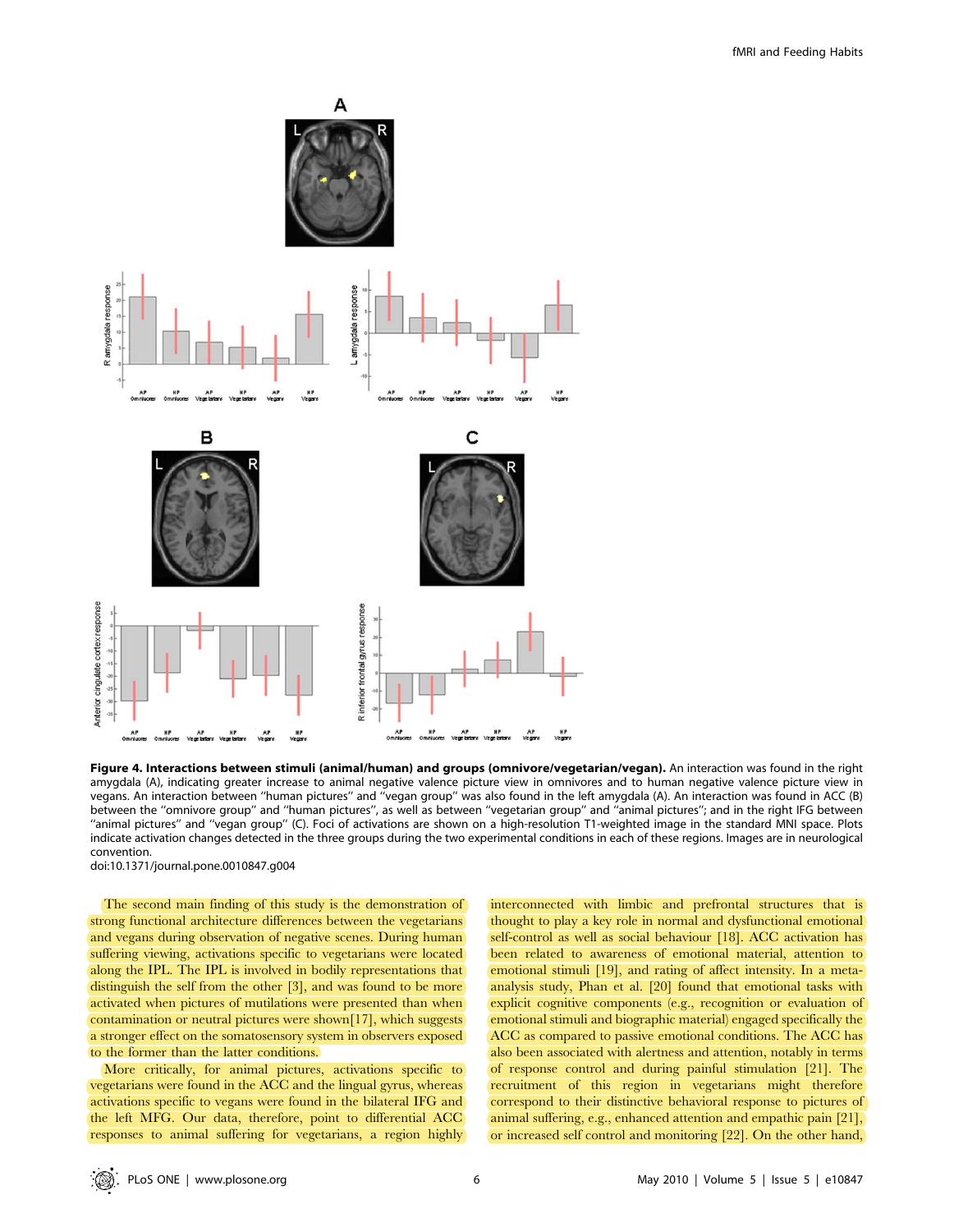the activation of the inferior prefrontal cortex (IFG) seen in vegans during animal suffering, which is consistent with a role of such a region in different emotional tasks [20], may be related to aspects of cognitive control during emotion processing. Notably, right IFG is critically involved in inhibitory processes during both cognitive [23] and emotional [24] conditions. In addition, even if the existence of the mirror-neuron system (MNS) in humans is still controversial, the IFG is also considered to be part of such a system, since these regions are often activated during action observation, motor learning and imitation of action [25]. Activation of MNS areas has been shown to increase during social interaction, as well as during observation and imitation of emotional faces [25]. The role of the MNS in social cognition is also supported by studies in patients with autism, who show a reduced recruitment of the MNS, and in particular of the IFG, during observation and imitation of facial expressions [25]. Our findings therefore suggest a distinctive pattern of empathic response and emotional control in vegans, mediated through the IFG and MFG.

Between-group differences in stimuli processing were also confirmed by an analysis of interaction, which showed greater increases to animal negative valence view in omnivores and to human negative valence view in vegans in the amygdala, a preferential increase to human negative valence view in omnivores, and to animal negative valence view in vegetarians in the ACC, and selective responses to animal negative valence view in vegans in the right IFG. Intriguingly, an inverse correlation between amygdala response and activation in the right PFC and ACC has previously been shown during emotional tasks [26]. In humans, this system is thought to control and direct emotional responses through appraisal and evaluation of their experiences. Such an inverse correlation (i.e., decreased activation of the amygdala together with increased activations of the ACC and PFC) has also been demonstrated during ''reappraisal'', which implies altering the meaning of a potentially emotion-eliciting situations in order to reduce their emotional impact [27], suggesting that cortical networks of prefrontal regions can exert a cognitive modulation on emotion processing in the amygdala, particularly during intense emotional responses. An alternative hypothesis that has been considered is that limbic structures, such as the amygdala, might respond preferentially to emotive stimuli at a sensory level, and less likely to be engaged in the cognitive processing of emotional material [28].

Collectively, our results reveal that distinct brain responses are evoked by emotionally significant pictures of humans and animals in people with vegetarian and vegan feeding habits, as well as between vegetarians and vegans, suggesting that different motivational factors might underlie their preferences and moral attitudes. Vegetarians showed distinctive responses to negative valence scenes of animals in the ACC, but also to negative valence scenes of humans in the IPL, which might be consistent with greater empathic pain responses and/or enhanced attention in this group for these two conditions. On the other hand, the selective response of vegans to animals in the ACC (with reduced amygdala responses) might reflect a greater attribution of self-relevance [13] and a greater recruitment of emotional regulation mechanisms [15,26] when viewing negative states of non-human beings, together with an enhanced activation of the motor MNS and inhibitory control processes mediated through the MFG and the IFG, respectively. By contrast, omnivores, showed greater responses to human negative valence scenes in the ACC (together with reduced amygdala activation), suggesting that self-relevance and emotion control mechanisms were more specifically engaged by viewing suffering conspecifics than suffering animal beings.

Our study is the first to assess the neural correlates of empathy towards non conspecifics in people with different social norms, as reflected by their feeding habits. Our results converge with theories that consider empathy as accommodating a shared representation of emotions and sensations between individuals, allowing us to understand others [3]. They also led us to speculate that the neuronal bases of empathy involve several distinct components including mirroring mechanisms [25], as well as emotion contagion and representations of connectedness with the self [29]. In addition, brain areas similar to those showing different emotional responses between groups in our study (such as the IFG and the mPFC) have also been found to be modulated by religiosity [30], further supporting a key role of affect and empathy in moral reasoning and social values.

This study is not without limitations. First, the use of neutral scenes as a ''baseline'' condition does not allow defining the neural response to suffering per se, since the response might be influenced by seeing humans or animals. Second, even if a questionnaire related to feeding habits and the EQ were obtained from all the study subjects, affective and cognitive responses during fMRI acquisition were not recorded. Clearly, further studies are warranted to confirm our results.

#### Materials and Methods

The study was approved by the Ethics Committee of Scientific Institute and University Ospedale San Raffaele, Milan, Italy and a written informed consent was obtained from all subjects prior to study entry, according to the Declaration of Helsinki.

#### a) Subjects

We studied 60 right-handed [31] healthy subjects (34 women, and 26 men, mean  $age = 37.7$  years, range  $= 18-60$  years), with different dietary habits. All subjects had normal or corrected-tonormal vision. We recruited 20 omnivore subjects (11 women and 9 men; mean age = 36.9 years, range = 22–60 years), 19 vegetarians (11 women and 8 men; mean age  $= 40.3$  years, range  $= 23-60$  years), and 21 vegans (12 women and 9 men; mean  $age = 36.3$  years, range  $= 18-53$  years). The groups did not statistically differ for sex and age. A questionnaire was filled in by all the subjects before fMRI acquisition to investigate feeding habits, reasons/motivations of the feeding choices, and the time elapsed from such a choice. All vegetarians and vegans reported to have made their feeding choice for ethical reasons. They had stable feeding habit since 3.8 years  $(SD = 8.7 \text{ years})$ , and were recruited among vegetarian associations. Omnivore subjects were recruited by advertisement and none of them had been vegetarian or vegan before the study. Eight vegans had been vegetarians before becoming vegans. All the subjects were naïve about the goal of the study. None of the subjects had any history of neurological, major medical, or psychiatric disorders (including depression), and either alcohol or drug abuse. In addition, none of the subjects was taking any medical treatment at the time of fMRI assessment and all of them had a normal neurological examination.

# b) Empathy assessment

On the day of fMRI acquisition, subjects were evaluated with the EQ questionnaire [32], a self-report questionnaire which has been developed to measure the cognitive and affective aspects of empathy. This questionnaire is widely used in clinical research [32,33], as well as in neuroscience studies [34]. The EQ comprises 60 questions: 40 questions tapping empathy, and 20 filler/control items. The 20 filler/control items have been included to distract the participant from a relentless focus on empathy. On each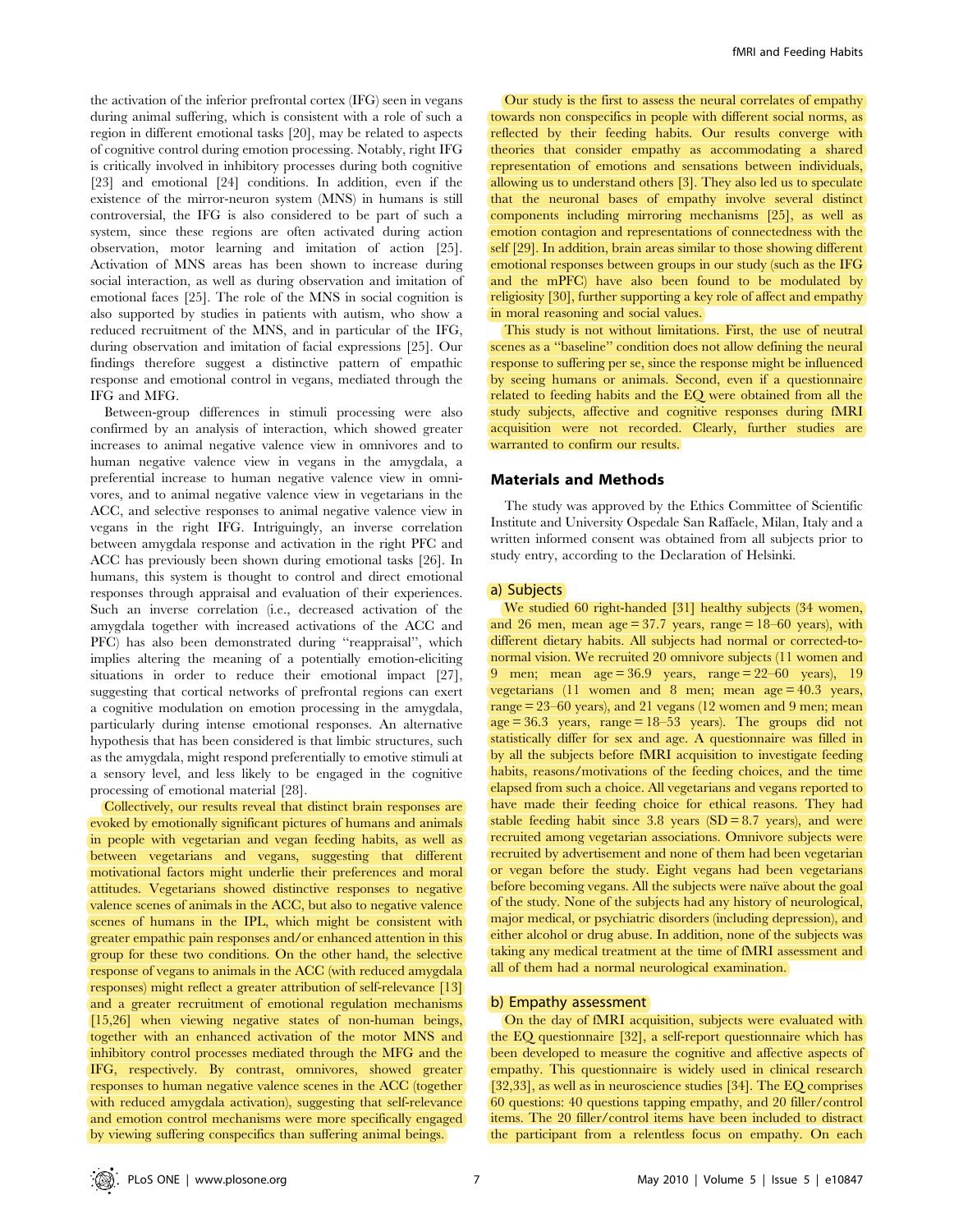empathy item, a person can score 2, 1, or 0, so that the EQ has a maximum score of 80 and a minimum score of 0. To avoid response bias, approximately half of the employed items are worded to produce a ''disagree'' response and half to produce an ''agree'' response [32]. The EQ has a forced choice format, can be self-administered, and is straightforward to score because it does not depend on any interpretation.

#### c) Experimental design

During fMRI, an event-related design was used. A program implemented with the Presentation software (www.neuro-bs.com, Version 9.70) presented in a random order a series of 150 pictures: 40 showed negative valence scenes related to humans, 40 negative valence scenes related to animals, and the remaining 70 showed ''neutral'' natural landscapes. Pictures were pseudo-randomized so that no more than two pictures of the same category were presented consecutively. Negative-valence scenes were taken from the International Affective Picture System [35], newspapers, books, or magazines (all images were of high-quality resolution and taken in an electronic format). Scenes had to show the entire figure and not only the face of the subject/animal. Human and animal pictures were comparable in terms of valence and arousal rating. Non-IAPS pictures were validated in a group of 50 healthy subjects that did not participate in the fMRI experiment. To assess the three dimensions of pleasure, arousal, and dominance, the rating procedure by Lang was used [35].

Each trial began with a fixation cross presented in the centre of the screen for 3 sec, followed by the pictures, in a random order, presented for 2 sec followed by black screen. A variable interstimuls interval was used. Subjects were instructed to look at the scenes, without providing any specific response during fMRI acquisition.

#### d) fMRI acquisition

Brain MRI scans were obtained using a 3.0 Tesla scanner (Intera Philips Medical Systems, Best, The Netherlands) with a gradient strength of 40 mT/m. Functional MR images were acquired using a T2\*-weighted single-shot echo-planar imaging (EPI) sequence (echo time  $|TE| = 30$  ms, flip angle =  $85^{\circ}$ , matrix size =  $128 \times 128$ , field of view [FOV] = 240 mm<sup>2</sup>, repetition time  $[TR] = 3.0$  seconds). During each functional scanning run, 151 sets of 40 axial slices, parallel to the AC-PC plane, with a thickness of 3 mm, covering the whole brain were acquired. Shimming was performed for the entire brain using an auto-shim routine, which yielded satisfactory magnetic field homogeneity. Head movements were minimized using foam paddings.

On the same occasion, a brain dual-echo turbo spin echo sequence (TR =  $3500$  ms, TE =  $24/120$  ms; echo train length =  $5$ ; flip angle =  $150^{\circ}$ , 44 contiguous, 3-mm-thick, axial slices with a matrix size =  $256 \times 256$  and a  $FOV = 240 \times 240$  mm<sup>2</sup>) was also acquired.

#### f) FMRI analysis

FMRI data were analyzed using the statistical parametric mapping (SPM2) software. Prior to statistical analysis, all images

# References

- 1. Van Overwalle F (2009) Social cognition and the brain: a meta-analysis. Hum Brain Mapp 30: 829–858.
- 2. Decety J, Chaminade T (2003) When the self represents the other: a new cognitive neuroscience view on psychological identification. Conscious Cogn 12: 577–596.
- 3. Decety J, Jackson PL (2004) The functional architecture of human empathy. Behav Cogn Neurosci Rev 3: 71–100.
- 4. Hein G, Singer T (2008) I feel how you feel but not always: the empathic brain and its modulation. Curr Opin Neurobiol 18: 153–158.

were realigned to the first one to correct for subject motion, spatially normalized into the Montreal Neurological Institute (MNI) space, and smoothed with a 10-mm, 3D-Gaussian FWHM filter.

#### g) Statistical analysis

Event-related paradigms for each condition were modelled on a voxel-by-voxel basis, using the general linear model and the theory of random Gaussian fields [36]. In each subject, a first-level design matrix was built, where motion parameters were used as regressors of no interest. Then, specific effects were tested by applying appropriate linear contrasts. For each subject, the following  $\text{contrast}$  were defined: human negative valence images  $>$  neutral, and animal negative valence images  $>$  neutral. To test whether between-group differences in processing the neutral conditions might have influenced our results, the contrast assessing activations of neutral images was also defined. Significant hemodynamic changes for each contrast were assessed using t statistical parametric maps (SPMt). Then, a second level random effect analysis was performed to assess the main effects of the stimuli, differences between groups, and interactions between groups and conditions [37], using an ANOVA model where groups and conditions were entered as separate factors  $(2\times3$  factorial design). To assess between-group similarities and differences in the brain patterns of activations, the following sets of linear comparisons were performed: 1) vegetarians and vegans, separately, vs. omnivores; 2) vegetarians and vegans, combined, vs. omnivores; 3) vegetarians vs. vegans, and vice versa. Common patterns of activations between vegetarians and vegans during a given contrast were identified by a conjunction analysis [38]. Regions of specific activations of each group contrasted to the other were identified by inclusively masking (uncorrected mask p value  $= 0.05$ ) the relevant contrast from comparison 1 (e.g., vegetarians vs. omnivores) with the appropriate contrast from comparison 3 (e.g., vegetarians vs. vegans).

Intra-group activations were evaluated using a one-sample t test and a paired t test, as appropriate. At this stage, task-related activations and deactivations were estimated. We report activations below a threshold of  $p<0.05$  corrected for multiple comparisons (FWE). Within each region of statistical significance, local maxima of signal increase were determined and their locations expressed in terms of x, y, and z coordinates into the MNI space. A 3D anatomical atlas was also used to increase confidence in the identification of the anatomical locations of the activated areas [39]. Using a linear regression analysis, the correlation of fMRI changes during task performance with EQ score was assessed  $(p<0.001$ , uncorrected).

Demographic and behavioral data were compared using the SPSS software and an ANOVA model (version 13.0).

# Author Contributions

Conceived and designed the experiments: MF FDS PV MAR. Performed the experiments: GR AF. Analyzed the data: MF GR FDS PV MAR. Wrote the paper: MF FDS PV GC MAR.

- 5. Singer T, Lamm C (2009) The social neuroscience of empathy. Ann N Y Acad Sci 1156: 81–96.
- 6. Adolphs R (2002) Neural systems for recognizing emotion. Curr Opin Neurobiol 12: 169–177.
- 7. Singer T, Seymour B, O'Doherty JP, Stephan KE, Dolan RJ, et al. (2006) Empathic neural responses are modulated by the perceived fairness of others. Nature 439: 466–469.
- 8. Cheng Y, Lin CP, Liu HL, Hsu YY, Lim KE, et al. (2007) Expertise modulates the perception of pain in others. Curr Biol 17: 1708–1713.